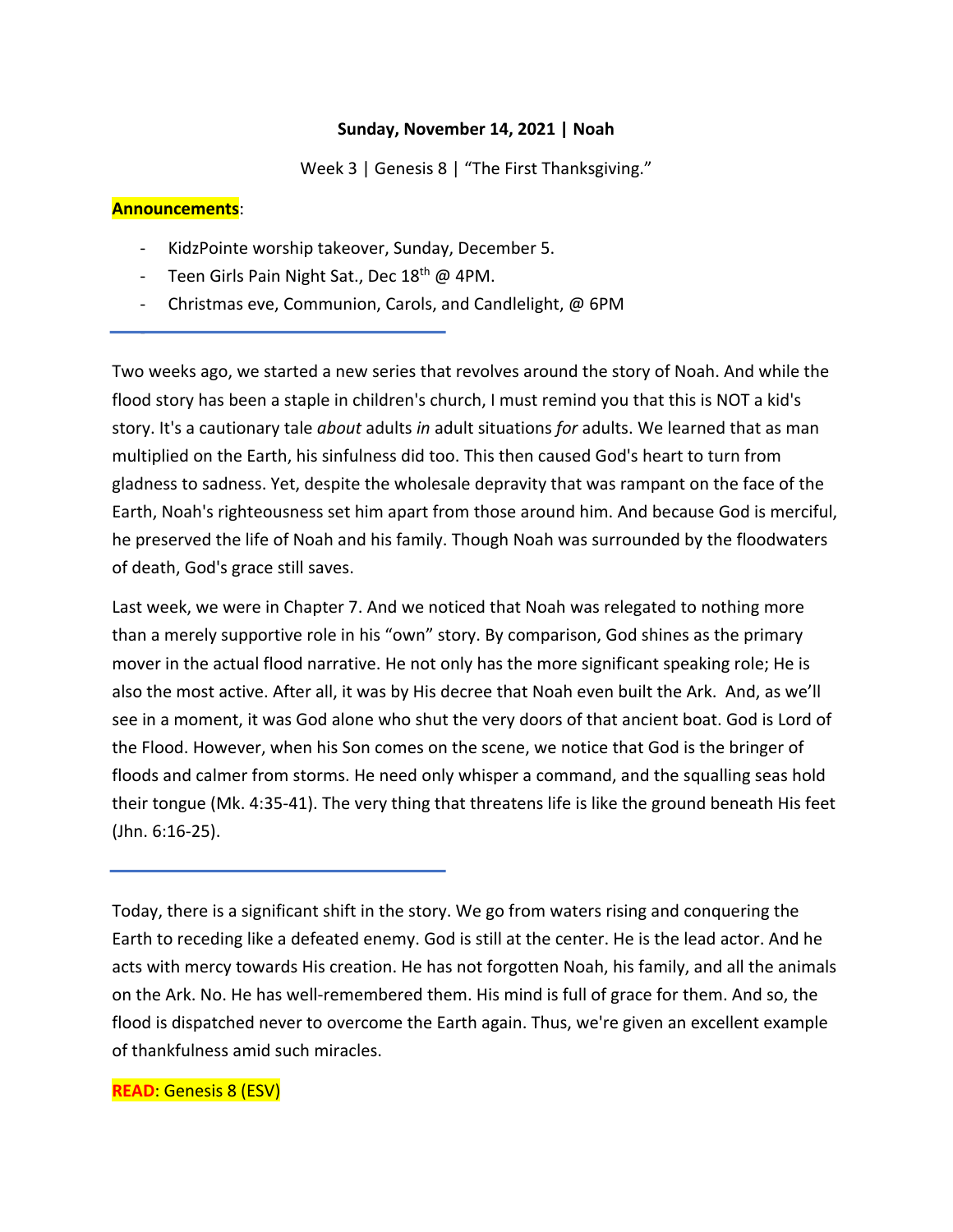**<sup>1</sup>** But God remembered Noah and all the beasts and all the livestock that were with him in the Ark. And God made a wind blow over the Earth, and the waters subsided. **<sup>2</sup>** The fountains of the deep and the windows of the heavens were closed, the rain from the heavens was restrained,**<sup>3</sup>** and the waters receded from the Earth continually. At the end of 150 days the waters had abated, **<sup>4</sup>** and in the seventh month, on the seventeenth day of the month, the Ark came to rest on the mountains of Ararat. **<sup>5</sup>** And the waters continued to abate until the tenth month; in the tenth month, on the first day of the month, the tops of the mountains were seen.

**<sup>6</sup>** At the end of forty days Noah opened the window of the ark that he had made **<sup>7</sup>** and sent forth a raven. It went to and fro until the waters were dried up from the Earth. **<sup>8</sup>** Then he sent forth a dove from him, to see if the waters had subsided from the face of the ground. **<sup>9</sup>** But the dove found no place to set her foot, and she returned to him to the Ark, for the waters were still on the face of the whole Earth. So he put out his hand and took her and brought her into the Ark with him. **<sup>10</sup>**He waited another seven days, and again he sent forth the dove out of the Ark.**<sup>11</sup>** And the dove came back to him in the evening, and behold, in her mouth was a freshly plucked olive leaf. So Noah knew that the waters had subsided from the Earth. **<sup>12</sup>** Then he waited another seven days and sent forth the dove, and she did not return to him anymore.

**<sup>13</sup>** In the six hundred and first year, in the first month, the first day of the month, the waters were dried from off the Earth. And Noah removed the covering of the Ark and looked, and behold, the face of the ground was dry. **<sup>14</sup>** In the second month, on the twenty-seventh day of the month, the Earth had dried out. **<sup>15</sup>** Then God said to Noah, <sup>16</sup> "Go out from the Ark, you and your wife, and your sons and your sons' wives with you. **<sup>17</sup>** Bring out with you every living thing that is with you of all flesh—birds and animals and every creeping thing that creeps on the Earth—that they may swarm on the earth, and be fruitful and multiply on the Earth." **<sup>18</sup>** So Noah went out, and his sons and his wife and his sons' wives with him. **<sup>19</sup>** Every beast, every creeping thing, and every bird, everything that moves on the Earth, went out by families from the Ark.

**<sup>20</sup>** Then Noah built an altar to the Lord and took some of every clean animal and some of every clean bird and offered burnt offerings on the altar. **<sup>21</sup>** And when the Lord smelled the pleasing aroma, the Lord said in his heart, "I will never again curse the ground because of man, for the intention of man's heart is evil from his youth. Neither will I ever again strike down every living creature as I have done. **<sup>22</sup>** While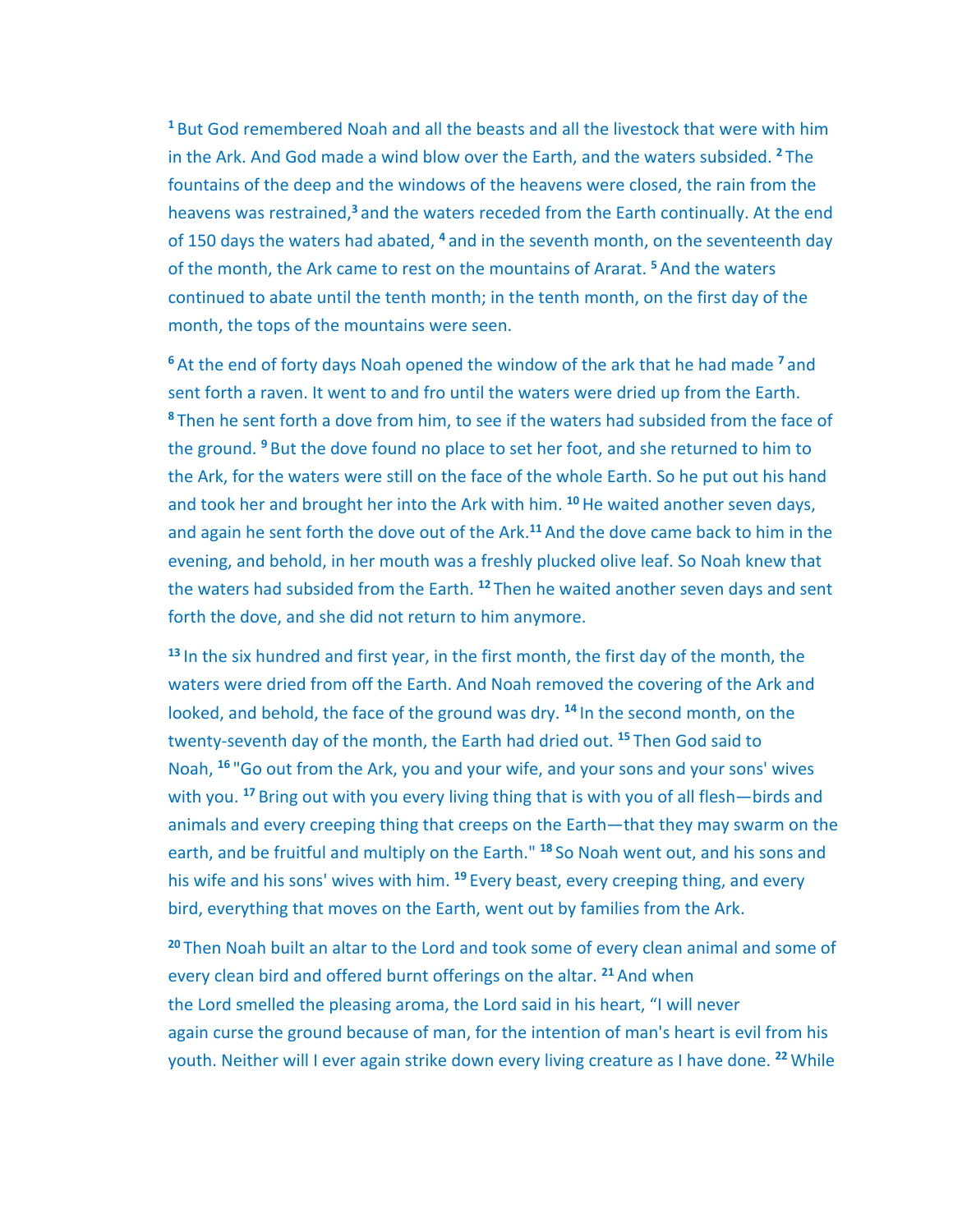the Earth remains, seedtime and harvest, cold and heat, summer and winter, day and night, shall not cease."

God, as the primary actor in this story, does three things in this chapter:

## **i. God** *remembered* **the Creatures.**

### **READ**: Genesis 8:1 (ESV)

But God remembered Noah and all the beasts and all the livestock that were with him in the Ark. And God made a wind blow over the Earth, and the waters subsided.

Reading that God "remembered" something leads us to conclude that God must've forgotten Noah. However, we know that can't be right. After all, God is all-knowing. He cannot forget anything since He has knowledge of all things. So, there must be some deeper meaning rather than what "remember" means at face value.

Interestingly, the Hebrew term translated as "remember" in our passage is *za-kar'*. And it can, indeed, have the connotation that someone has forgotten something and, thus, recalls it; or, depending on the passage, fail to recall something (cf. Gen. 40:23; 42:9; Num. 11:5; Deut. 9:7; Judge. 8:34; 2 Chron. 24:22). This is actually how it should be understood in most places. However, there are a few places where that word can also have the connotation that someone is being mindful, cognizant, or attentive (cf. Ex. 20:8; Ps. 20:7; 63:6; 103:14; 119:52, 55). This latter implication is how we should understand that God "remembered" Noah (cf. Gen. 19:29; 30:22; Ex. 2:24; 6:5; 1 Sam. 1:11, 19). It isn't that he had forgotten those on the Ark. Rather, it is that judgment had come and was now passed. The flood was done. It was now time for God to go about the business of rebuilding the Earth. When we read that God "remembered," we should understand that God turned his attention away from the things of the flood and turned to the remnant of His creation that was aboard the Ark.

# **READ**: Psalm 8:3-4 (ESV)

**<sup>3</sup>** When I look at your heavens, the work of your fingers, the moon and the stars, which you have set in place, **<sup>4</sup>** what is man that you are **mindful** of him, and the Son of man that you care for him?

Rather than being some negligent father, God is a Good Father who is attentive to his creation. Sometimes, that means judgment; but that also means the Lord shows mercy. This is not because creation is worthy of such treatment. Instead, it is because our God is a gracious God.

**ii. God** *reopened* **the Ark.**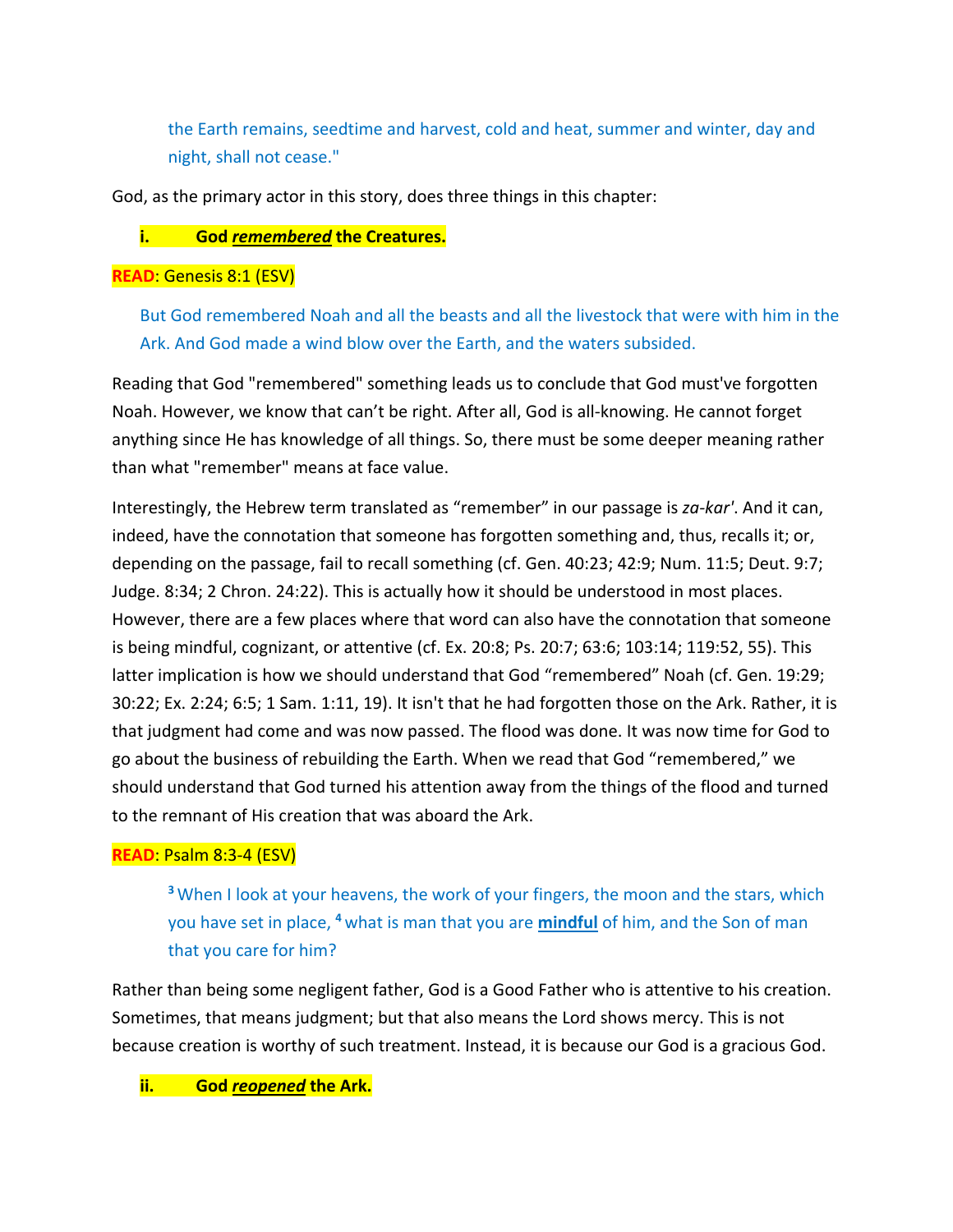#### **READ**: Genesis 8:15-18 (ESV)

**<sup>15</sup>** Then God said to Noah, **<sup>16</sup>** "Go out from the Ark, you and your wife, and your sons and your sons' wives with you. **<sup>17</sup>** Bring out with you every living thing that is with you of all flesh—birds and animals and every creeping thing that creeps on the Earth—that they may swarm on the earth, and be fruitful and multiply on the Earth." **<sup>18</sup>** So Noah went out, and his sons and his wife and his sons' wives with him.

Before the invention of the compass and the sextant, captains used the stars to know their direction while at sea. But even those things made it difficult to see if they were close to land. And so, sailors would use birds to see how close they were to land. Noah must've been wellversed in such techniques because he not only had a hatch from which to gaze at the stars, but he also used both a crow and a dove to scout for land.

Now, why did he use two different birds? We have no idea. But what we do know is that even though the dove never returned, Noah didn't leave the Ark. Now, the dove could've died, but, really, its withdrawal from the Ark implied the Earth was safe enough for a bird to nest. And, if it was safe enough for that, it would be safe enough for Noah, his family, and the rest of the animals. Yet, even after getting such confirmation, Noah still did not depart from the Ark. It was only until *after* God commanded him to do so that Noah and all the rest left their escape capsule.

Even the worst sailor would assume that the dove's disappearance suggested that there was dry and habitable land somewhere close. However, even as good as that educated guess was, for Noah, still just that, a guess. He wouldn't risk the lives of his family and all the animals on some hypothesis. He would need some indisputable fact before venturing out into a world that had just come through a cataclysmic event. He did not need the "word" of a bird if you get my meaning, but a word from the Lord. After all, God told him to enter the Ark; as far as Noah was concerned, God would also tell him when to leave the Ark.

#### **iii. God** *revived* **the Earth.**

#### **READ:** Genesis 8:21-22 (ESV)

**<sup>21</sup>** And when the Lord smelled the pleasing aroma, the Lord said in his heart, "I will never again curse the ground because of man, for the intention of man's heart is evil from his youth. Neither will I ever again strike down every living creature as I have done. **<sup>22</sup>** While the Earth remains, seedtime and harvest, cold and heat, summer and winter, day and night, shall not cease."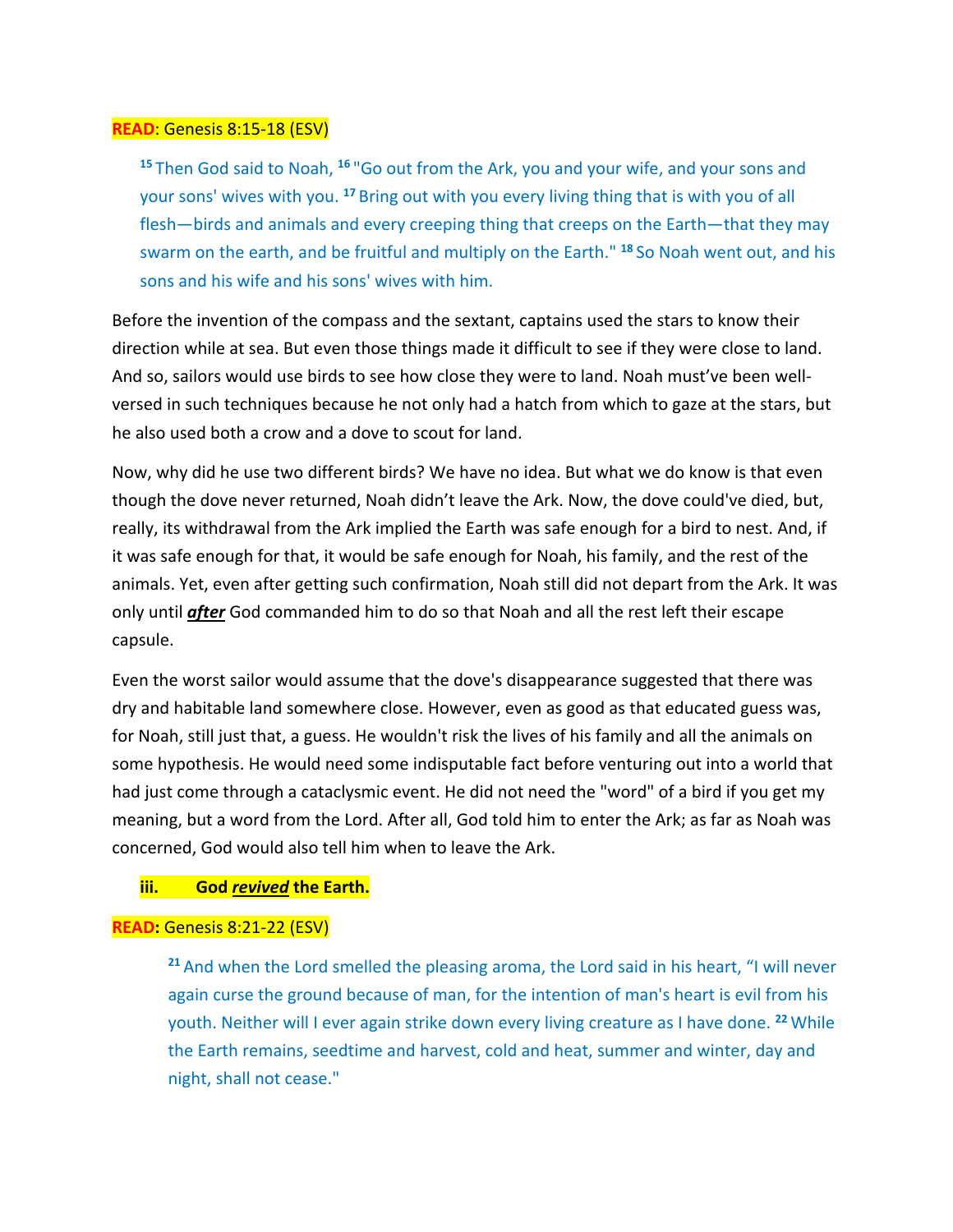In Gen. 1-2, God was the instigator of creation. In Gen. 6-7, God was the un-doer of creation. And now, in Gen. 8, God is the redeemer of creation.

The cycles of the planet were pushed out of sync. "Seedtime/harvest," "cold/heat," "summer/winter," and even, "day/night." All of those pairings make sense. A global flood would have the effect of disrupting farming and seasons. However, what do we make of the last paring of "day and night"? Is this a poetic flourish by God to show that the basic function of the Earth would not cease, not even the passage from day to night? Or, are we to infer that day and night were also suspended during the flood along with agriculture and the changing seasons? We have no idea.

Whatever these phrases mean in the literalistic interpretations, at heart, is the principle that God will never again bring a global flood to the Earth. Or, in other words, all of creation will not suffer in this specific way again due to humanity's waywardness. And even though God readily admits that "the intention of man's heart is [*still*] evil from his youth," the flood did not cure humanity's sinfulness, God, in His mercy and grace, limits how far He Himself will go in the future when dealing with man's sinfulness. Or, as one commentator put it, "…this verse functions as a ringing testimony to the mercy of God, who henceforth will not give man his just deserts. The punishable will not be punished."1

### **So, what's the takeaway?**

### Thankfulness is the echo of God's extravagant grace.

### **READ**: Genesis 8:18-20 (ESV)

**<sup>18</sup>** So Noah went out, and his sons and his wife and his sons' wives with him. **<sup>19</sup>** Every beast, every creeping thing, and every bird, everything that moves on the Earth, went out by families from the Ark. **<sup>20</sup>** Then Noah **built an altar** to the Lord and took some of every clean animal and some of every clean bird and **offered burnt offerings** on the altar.

Interestingly, only three sacrifices are mentioned in the first 11 chapters of Genesis. The first was performed by God, who clothed Adam and Eve after they sinned. The second was performed by Abel, who was promptly killed by his brother Cain. And the third was right here in Gen. 8 and was performed by Noah, who did so immediately after leaving the Ark.

<sup>1</sup> Hamilton, Victor P., *The Book of Genesis: Chapters 1-17,* The New International Commentary on the Old Testament, (Grand Rapids; Eerdmans Publishing, 1990), p. 310.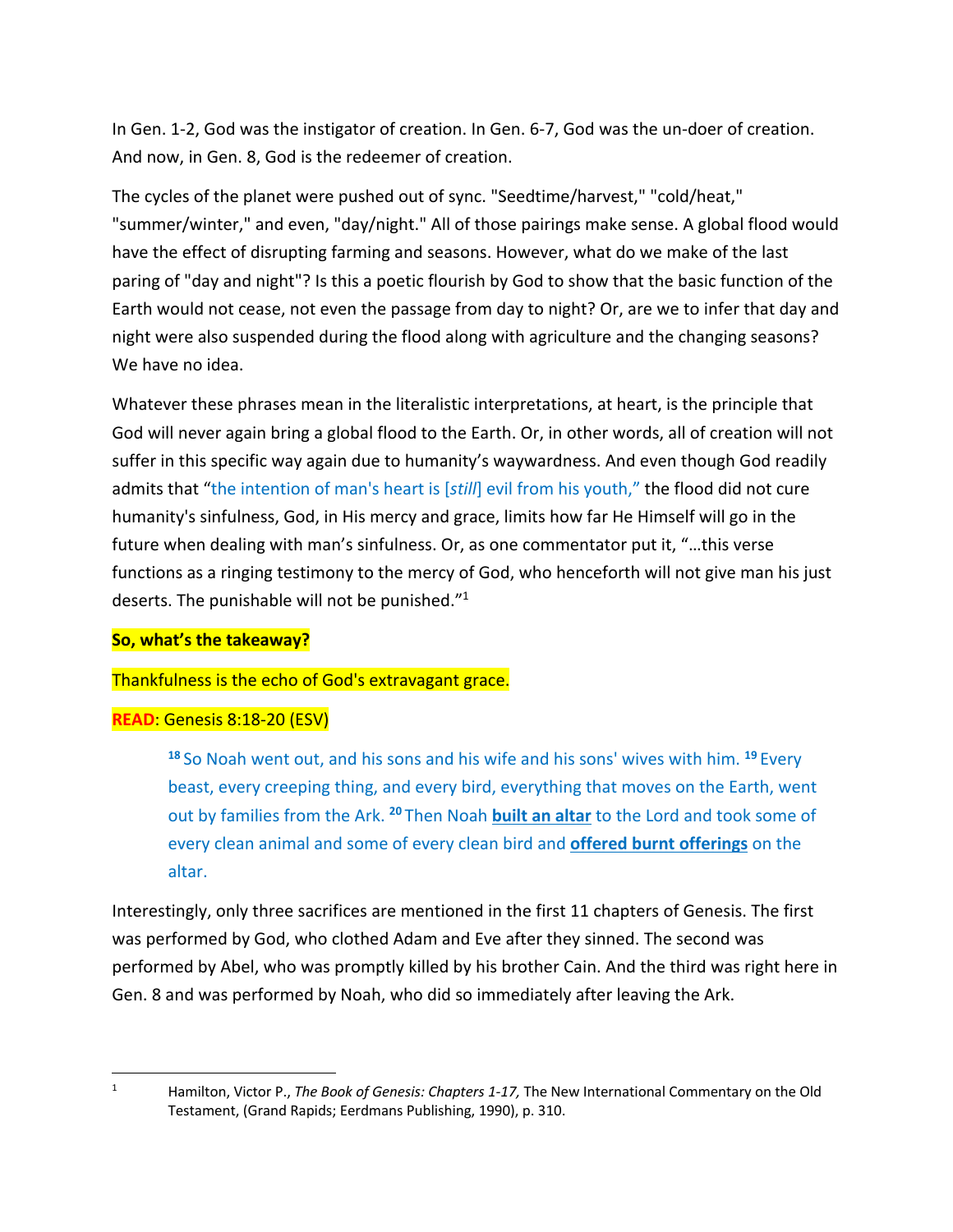Now, living in the modern western world, it may come as a surprise that sacrifices were given for several reasons, and not all of them were to atone for sin. Most were, but not all. For instance, some sacrifices were for the purpose of dedication, as when Solomon dedicated the temple (cf. 2 Chron. 7:5). And others were for the purpose of thanksgiving (cf. Lev. 7:11-34).

Now, with those first two sacrifices we mentioned, we can safely assume that they would fall primarily into the sin-atoning category. In Gen. 3, the sacrifice was made to cover Adam and Eve's nakedness. And, in Gen. 4, Abel brought the firstborn of his sheep, an offering primarily associated with propitiation (cf. Ex. 12:1-6; Lev. 14:13). On the other hand, Noah's was not only for atonement purposes; it was also for thanksgiving. We know this because we're told that Noah offered "burnt sacrifices." The Hebrew term used for that phrase is *o-law',* which meant that Noah burned the animal in its entirety. And that type of sacrifice, while made to cover sins, was also widely associated with the kind of sacrifices meant to show *gratitude* (cf.Lev. 22:17- 25; Num. 15:1-11).<sup>2</sup>

Why do I bring this up? Because when we think of the first Thanksgiving, we often think of a scene that looked like this: <INSERT PICTURE>. When, in reality, the first thanksgiving looked something more like this: <INSERT PICTURE>. Hence, the first Thanksgiving didn't occur 400 years ago in 1621 somewhere around Plymouth, Massachusetts, but thousands of years ago in the  $601^{st}$  year of Noah's life somewhere in the mountains of Turkey. And it wasn't between some Indians and colonists but between Noah's family and God.

Thankfulness is the echo of God's extravagant grace. Everything we have has been given to us by God. We did not deserve it. Yet, here we are, recipients of divine charity. It is precisely because of this reality that we must remember to be thankful.

<sup>2</sup> Wenham, Gordon J., *Genesis 1-15,* The Word Biblical Commentary, Volume 1, General Editors, David A. Hubbard, Glenn W. Baker, (Grand Rapids; Zondervan, 1987), p. 189; see also, Hamilton (1990), p. 307-308.